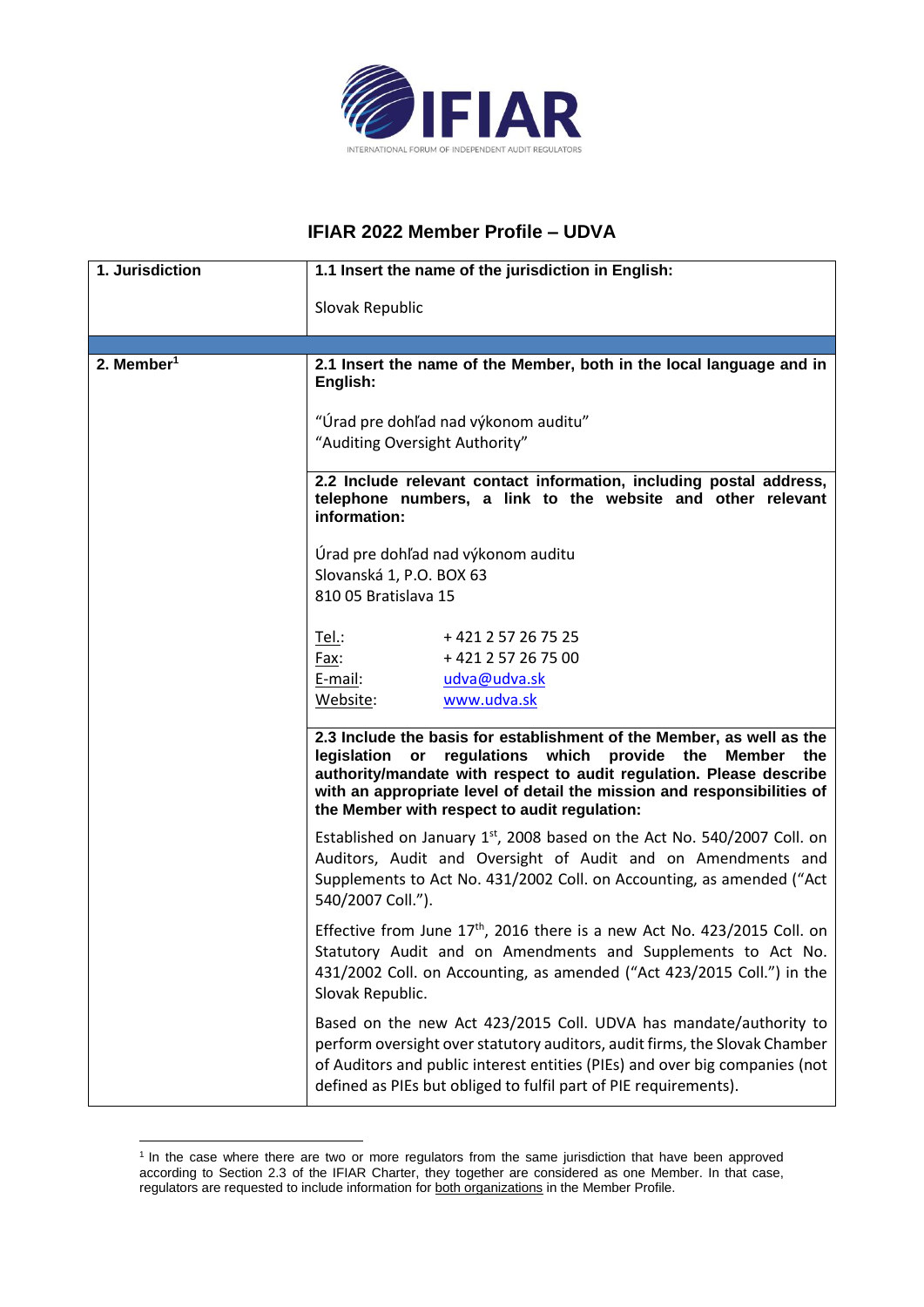

| <b>Governing Body</b><br>3.1 Describe with an appropriate level of detail the current<br>3.<br><b>Composition and</b><br>composition of the Member's governing body, including the ratio<br>members<br>between Board members who are independent from the audit<br>profession and those who are not <sup>2</sup> . The audit profession includes, for<br>example: audit firms, professional accountancy bodies and bodies or<br>entities associated with the audit profession.<br>The Board consists of the following five members:<br>Tatiana Dubinova - Chairman of the Board<br>Katarina Kaszasova - General Director and Board Member<br>Aurel Dibak - Board Member<br>Daniela Kluckova - Vice-Chairman of the Board<br>All 4 members of the Board are non-practitioners; one seat is currently<br>vacant.<br>3.2 What are the eligibility criteria / requirements and composition<br>requirements for the members of the governing body?<br>All governing body members (i.e. all Board members, Supervisory<br>Committee members, members of the Committee for Audit Quality<br>Assurance and the Committee for Investigation and Sanctions) should be<br>non-practitioners.<br>Only a natural person with a second-level university degree and at least<br>five years of practical experience in the field of accounting or statutory<br>audit, of that at least two years of practical experience at a management,<br>scientific or pedagogical position and who has full legal capacity and meets<br>the good reputation condition may be appointed in the position of a<br>member of the Board, except for the General Director, and a member of<br>committees of the UDVA.<br>The office of General Director requires a second-level university degree<br>and five years of practical experience in a managerial position. A natural<br>person that meets the good reputation condition may be appointed in the<br>General Director office. | 2.4 Have there been any major changes to the Member's organization<br>or to the governing legislation since completing last year's Member<br>Profile?<br><b>⊠</b> No<br>$\Box$ Yes<br>If yes, please describe these changes with an appropriate level of<br>detail: |
|-------------------------------------------------------------------------------------------------------------------------------------------------------------------------------------------------------------------------------------------------------------------------------------------------------------------------------------------------------------------------------------------------------------------------------------------------------------------------------------------------------------------------------------------------------------------------------------------------------------------------------------------------------------------------------------------------------------------------------------------------------------------------------------------------------------------------------------------------------------------------------------------------------------------------------------------------------------------------------------------------------------------------------------------------------------------------------------------------------------------------------------------------------------------------------------------------------------------------------------------------------------------------------------------------------------------------------------------------------------------------------------------------------------------------------------------------------------------------------------------------------------------------------------------------------------------------------------------------------------------------------------------------------------------------------------------------------------------------------------------------------------------------------------------------------------------------------------------------------------------------------------------------------------------------------------------------------|---------------------------------------------------------------------------------------------------------------------------------------------------------------------------------------------------------------------------------------------------------------------|
|                                                                                                                                                                                                                                                                                                                                                                                                                                                                                                                                                                                                                                                                                                                                                                                                                                                                                                                                                                                                                                                                                                                                                                                                                                                                                                                                                                                                                                                                                                                                                                                                                                                                                                                                                                                                                                                                                                                                                       |                                                                                                                                                                                                                                                                     |

 $2$  An individual is independent of the profession even if he is a CPA, Chartered Accountant, or holder of another equivalent qualification, as long as this individual is not employed by or affiliated to a registered audit firm, nor employed by or affiliated to of a professional accountancy body, nor employed by or affiliated to bodies or entities associated with the audit profession.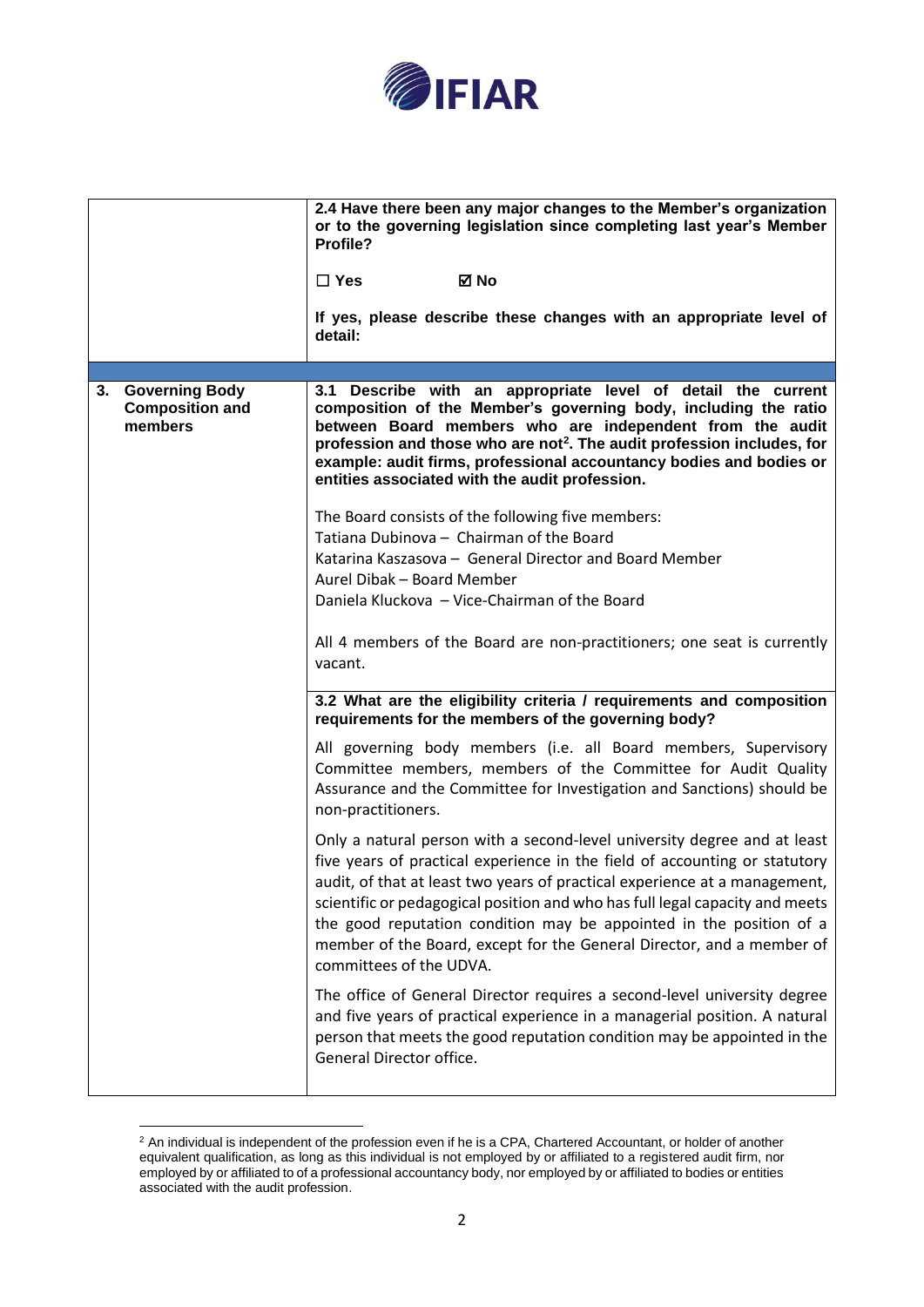

| employed by, or otherwise closely associated with, an audit firm. A non-<br>practitioner may be an employee of the Authority, a member of the<br>Authority's body, or a person who performs oversight on the basis of a<br>contract with the Authority, has been authorized to perform oversight, and<br>acts on behalf of the Authority. A non-practitioner shall have a second-level<br>university degree and practical experience in the area of statutory audit."<br>3.7 Other than the governing body, are members of the profession<br>involved in the Member's organization (including in any inspections,<br>committee or panel role)? |
|------------------------------------------------------------------------------------------------------------------------------------------------------------------------------------------------------------------------------------------------------------------------------------------------------------------------------------------------------------------------------------------------------------------------------------------------------------------------------------------------------------------------------------------------------------------------------------------------------------------------------------------------|
|                                                                                                                                                                                                                                                                                                                                                                                                                                                                                                                                                                                                                                                |
| practitioners."<br>According to the Article 36 par. 4 of the Act 423/2015 Coll.:<br>"For the purposes of this Act, a non-practitioner means any natural person<br>who, during the period of at least three years before his or her appointment<br>in the bodies of the Authority and during his or her involvement in the<br>bodies of the Authority, has not carried out statutory audits, has not held<br>voting rights in an audit firm, has not been a member of the statutory,<br>management or supervisory body of an audit firm and has not been                                                                                        |
| According to the Article 55 par. 6 of the Act 423/2015 Coll.:<br>"Members of the Authority's management bodies shall be non-                                                                                                                                                                                                                                                                                                                                                                                                                                                                                                                   |
| If yes to either of the above, please describe:                                                                                                                                                                                                                                                                                                                                                                                                                                                                                                                                                                                                |
| ⊠ Yes<br>$\square$ No                                                                                                                                                                                                                                                                                                                                                                                                                                                                                                                                                                                                                          |
| Does this include a "cooling-off" period for former auditors?                                                                                                                                                                                                                                                                                                                                                                                                                                                                                                                                                                                  |
| <b>⊠</b> Yes<br>$\square$ No                                                                                                                                                                                                                                                                                                                                                                                                                                                                                                                                                                                                                   |
| 3.6 Is there a restriction or recusal process that is applicable to<br>members of the governing body of the Member who are current or<br>former auditors/practitioners?                                                                                                                                                                                                                                                                                                                                                                                                                                                                        |
| 3.5 If the answer to question 3.3 is "No", which safeguards are in place<br>to provide for the Member's overall independence from the audit<br>profession?                                                                                                                                                                                                                                                                                                                                                                                                                                                                                     |
| $\Box$ Yes<br>$\Box$ No                                                                                                                                                                                                                                                                                                                                                                                                                                                                                                                                                                                                                        |
| 3.4 If the answer to question 3.3 is "No", is the majority of the members<br>of the governing body non-practitioner?                                                                                                                                                                                                                                                                                                                                                                                                                                                                                                                           |
| ⊠ Yes<br>$\square$ No                                                                                                                                                                                                                                                                                                                                                                                                                                                                                                                                                                                                                          |
| 3.3. Is each member of the governing body independent from the audit<br>profession? The audit profession includes, for example: audit firms,<br>professional accountancy bodies and bodies or entities associated<br>with the audit profession.                                                                                                                                                                                                                                                                                                                                                                                                |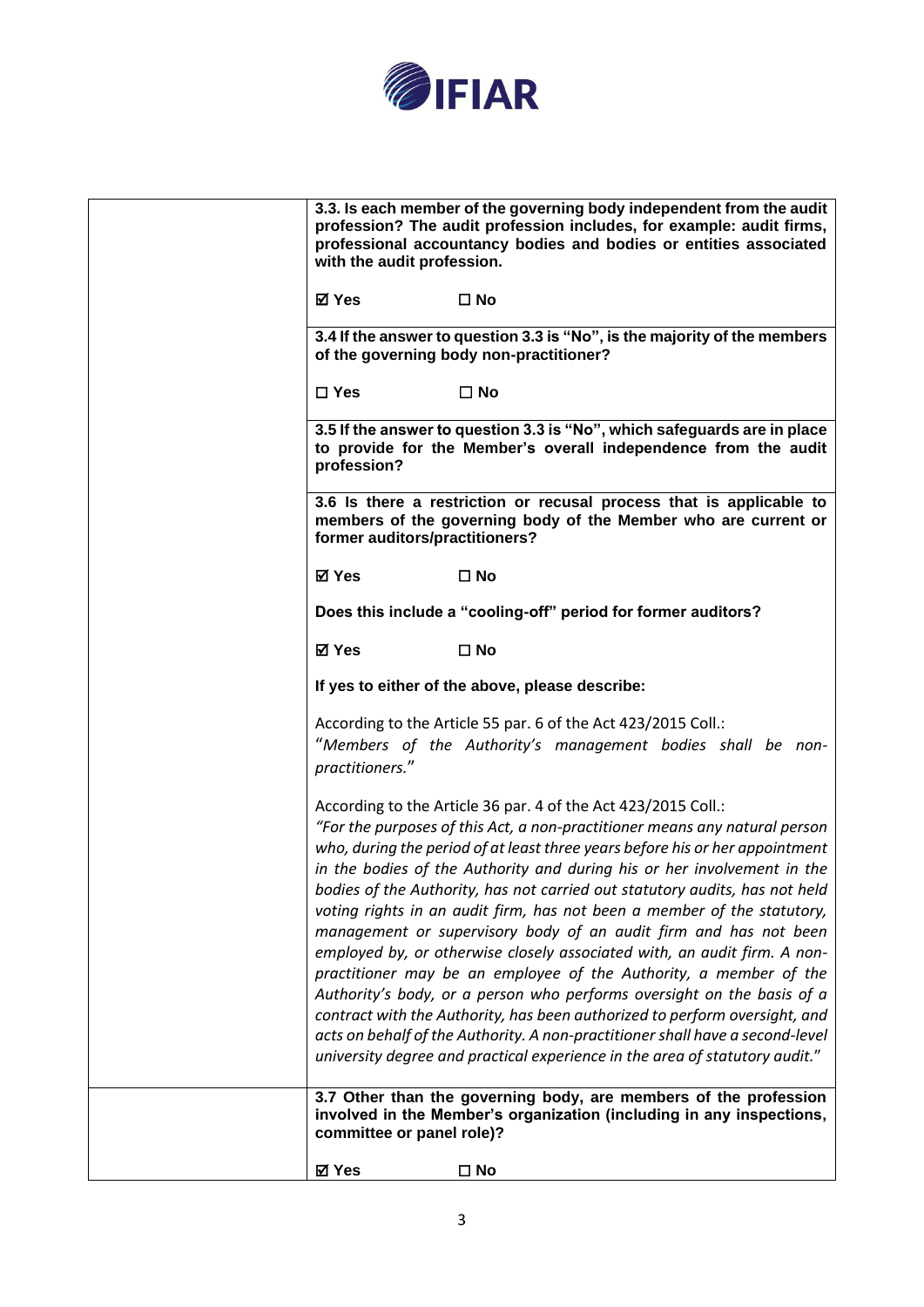

|                         | If yes, please describe their role with an appropriate level of detail,<br>including the ratio between those who are independent and those who<br>are not in the relevant function and whether such role includes<br>decisional or control authority:                                                                                                                                                                                              |
|-------------------------|----------------------------------------------------------------------------------------------------------------------------------------------------------------------------------------------------------------------------------------------------------------------------------------------------------------------------------------------------------------------------------------------------------------------------------------------------|
|                         | Practitioner may be the member of:<br>Advisory Panel of the UDVA without decision making powers dealing<br>with:                                                                                                                                                                                                                                                                                                                                   |
|                         | the International standards on auditing and Ethics<br>the International accounting standards<br>-<br><b>Examination Committee</b><br>٠<br>Inspection team - as an expert who has specific expertise in financial                                                                                                                                                                                                                                   |
|                         | markets, financial reporting, auditing or other fields relevant for<br>inspections. In case of inspections of PIE-statutory auditors or PIE-<br>audit firms, a practitioner is available for the inspection team only for<br>the purpose of consultations and not as a member of the team. In other<br>cases (no PIEs), practitioner may be a member of an inspection team<br>provided he/she is independent of the non-PIE auditor or audit firm. |
|                         |                                                                                                                                                                                                                                                                                                                                                                                                                                                    |
| 4. Funding Arrangements | 4.1 Describe the main funding arrangements of the Member, including<br>the setting and approval of the budget and the fees, if any:                                                                                                                                                                                                                                                                                                                |
|                         | UDVA financing is defined in the Act No. 423/2015 Coll.                                                                                                                                                                                                                                                                                                                                                                                            |
|                         | Incomes of the UDVA defined by the Act No. 423/2015 Coll. are:                                                                                                                                                                                                                                                                                                                                                                                     |
|                         | Contribution from the state budget according to the Act on State<br>٠                                                                                                                                                                                                                                                                                                                                                                              |
|                         | Budget for the given year;                                                                                                                                                                                                                                                                                                                                                                                                                         |
|                         | Annual contributions from:<br>$\bullet$                                                                                                                                                                                                                                                                                                                                                                                                            |
|                         | PIEs;<br>Big companies (not defined as PIEs but obliged to fulfil part of<br>PIE requirements);                                                                                                                                                                                                                                                                                                                                                    |
|                         | Audit firms;                                                                                                                                                                                                                                                                                                                                                                                                                                       |
|                         | Annual registration fee:<br>PIE-auditors and PIE-audit firms;                                                                                                                                                                                                                                                                                                                                                                                      |
|                         | Penalties;                                                                                                                                                                                                                                                                                                                                                                                                                                         |
|                         | Compensations for costs of proceedings;                                                                                                                                                                                                                                                                                                                                                                                                            |
|                         | Interest due on late payments;                                                                                                                                                                                                                                                                                                                                                                                                                     |
|                         | Fees for examinations and re-examination;<br>$\bullet$<br>Fees for the actions made by the Authority.<br>$\bullet$                                                                                                                                                                                                                                                                                                                                 |
|                         |                                                                                                                                                                                                                                                                                                                                                                                                                                                    |
|                         | 4.2 Is the funding free from undue influence by the profession?                                                                                                                                                                                                                                                                                                                                                                                    |
|                         | <b>⊠</b> Yes<br>$\square$ No                                                                                                                                                                                                                                                                                                                                                                                                                       |
|                         | Please describe with an appropriate level of detail the safeguards in<br>place to prevent undue influence by the profession:                                                                                                                                                                                                                                                                                                                       |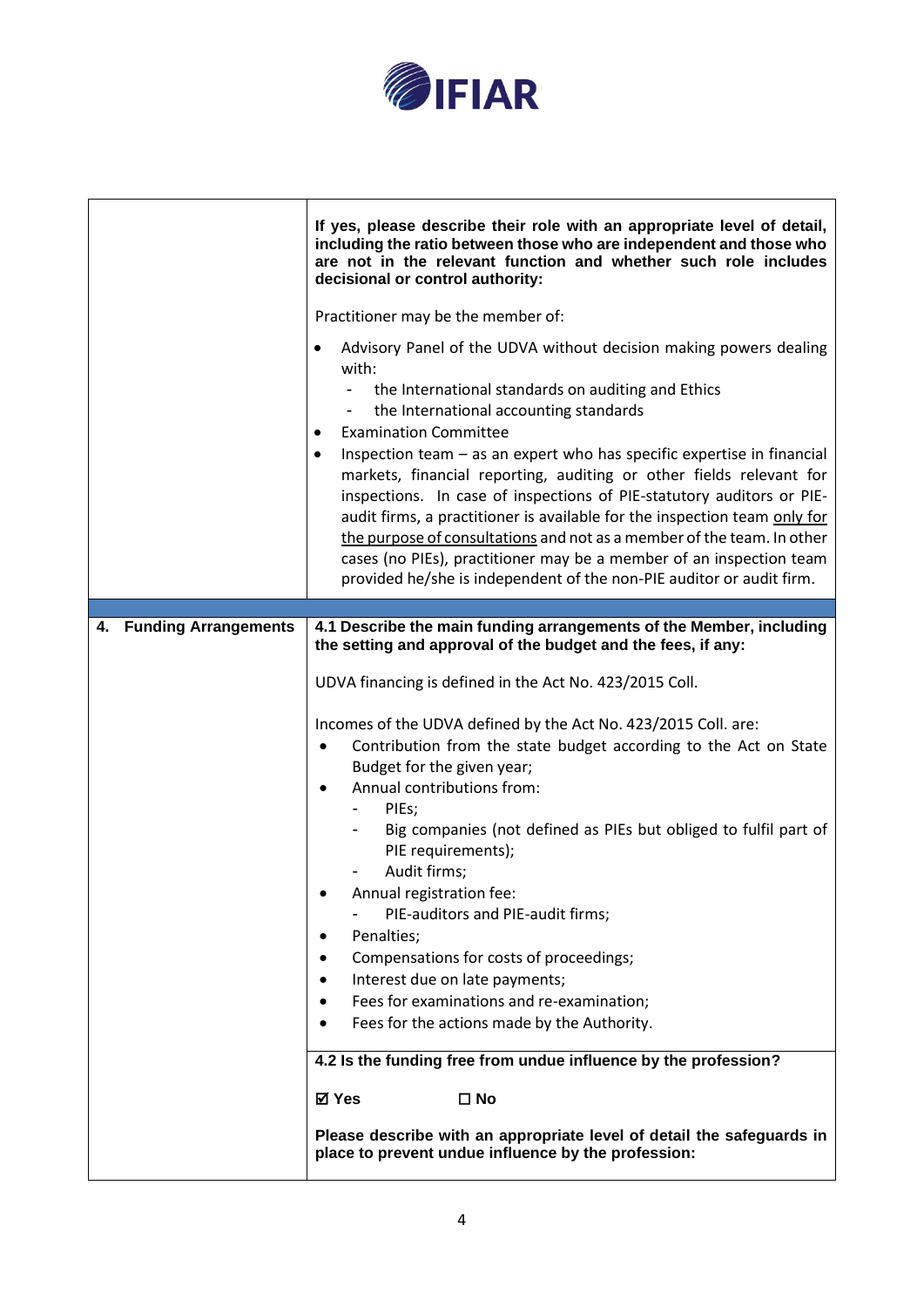

|                                | Percentage structure of the sources:                                                                                                                                                                                                                                                                                                                                                                                                                                                                                                                                                                                                                                                                                                                                                                                  |
|--------------------------------|-----------------------------------------------------------------------------------------------------------------------------------------------------------------------------------------------------------------------------------------------------------------------------------------------------------------------------------------------------------------------------------------------------------------------------------------------------------------------------------------------------------------------------------------------------------------------------------------------------------------------------------------------------------------------------------------------------------------------------------------------------------------------------------------------------------------------|
|                                | approx. 20% - State budget<br>approx. 57% - Annual contributions from PIEs and big companies (not<br>defined as PIEs but obliged to fulfil part of PIE requirements)<br>approx. 23% - annual contributions from audit firms and annual<br>registration fees from PIE-auditors and PIE-audit firms                                                                                                                                                                                                                                                                                                                                                                                                                                                                                                                     |
|                                |                                                                                                                                                                                                                                                                                                                                                                                                                                                                                                                                                                                                                                                                                                                                                                                                                       |
| <b>Inspection System</b><br>5. | 5.1 Does the Member have the responsibility for recurring inspections<br>of audit firms undertaking audits of public interest entities (PIEs)?                                                                                                                                                                                                                                                                                                                                                                                                                                                                                                                                                                                                                                                                        |
|                                | <b>⊠</b> Yes<br>$\square$ No                                                                                                                                                                                                                                                                                                                                                                                                                                                                                                                                                                                                                                                                                                                                                                                          |
|                                | 5.2 Is this responsibility undertaken directly or through oversight of<br>inspection conducted by another organization?                                                                                                                                                                                                                                                                                                                                                                                                                                                                                                                                                                                                                                                                                               |
|                                | <b>⊠</b> Directly<br>□ Through Oversight                                                                                                                                                                                                                                                                                                                                                                                                                                                                                                                                                                                                                                                                                                                                                                              |
|                                | If directly, kindly provide a brief description or summary of the<br>responsibility, including the regulatory reporting process after<br>inspections i.e. recommendations issued, follow-up, etc.).                                                                                                                                                                                                                                                                                                                                                                                                                                                                                                                                                                                                                   |
|                                | If through oversight of another organization, please describe with<br>$\bullet$<br>an appropriate level of detail the other organization, its relation to<br>the Member, its role, and the arrangements for oversight:                                                                                                                                                                                                                                                                                                                                                                                                                                                                                                                                                                                                |
|                                | After the implementation of the new EU legislation (valid since June 17th,<br>2016) UDVA started to be directly responsible for performing audit quality<br>assurance reviews ("AQA reviews") of the PIE-auditors and PIE-audit firms,<br>which were previously delegated to the Slovak Chamber of Auditors.<br>Inspections are performed by the Inspection Department under<br>supervision of the Committee for Audit Quality Assurance. The findings<br>together with the recommendations for the remedy are documented in<br>the Inspection Report. The remediation period shall not exceed 12 months<br>from the completion of the inspection. When the Committee for Audit<br>Quality Assurance decides so, the finding is submitted to the Committee<br>for Investigation and Sanctions for further proceeding. |
|                                | 5.3 Please describe with an appropriate level of detail the<br>requirements and practices regarding the frequency of inspections:                                                                                                                                                                                                                                                                                                                                                                                                                                                                                                                                                                                                                                                                                     |
|                                | PIE auditors and PIE audit firms are subject of the audit quality assurance<br>reviews ("AQA reviews") carried out by the UDVA in a 3-year cycle.                                                                                                                                                                                                                                                                                                                                                                                                                                                                                                                                                                                                                                                                     |
|                                | Non-PIE auditors and non-PIE audit firms are subject of the audit quality<br>assurance reviews ("AQA reviews") carried out by the Chamber of Auditors<br>in 6-year cycle.                                                                                                                                                                                                                                                                                                                                                                                                                                                                                                                                                                                                                                             |
|                                | UDVA is also responsible for performing other oversight activities over:<br>all statutory auditors and all audit firms directly,<br>$\bullet$                                                                                                                                                                                                                                                                                                                                                                                                                                                                                                                                                                                                                                                                         |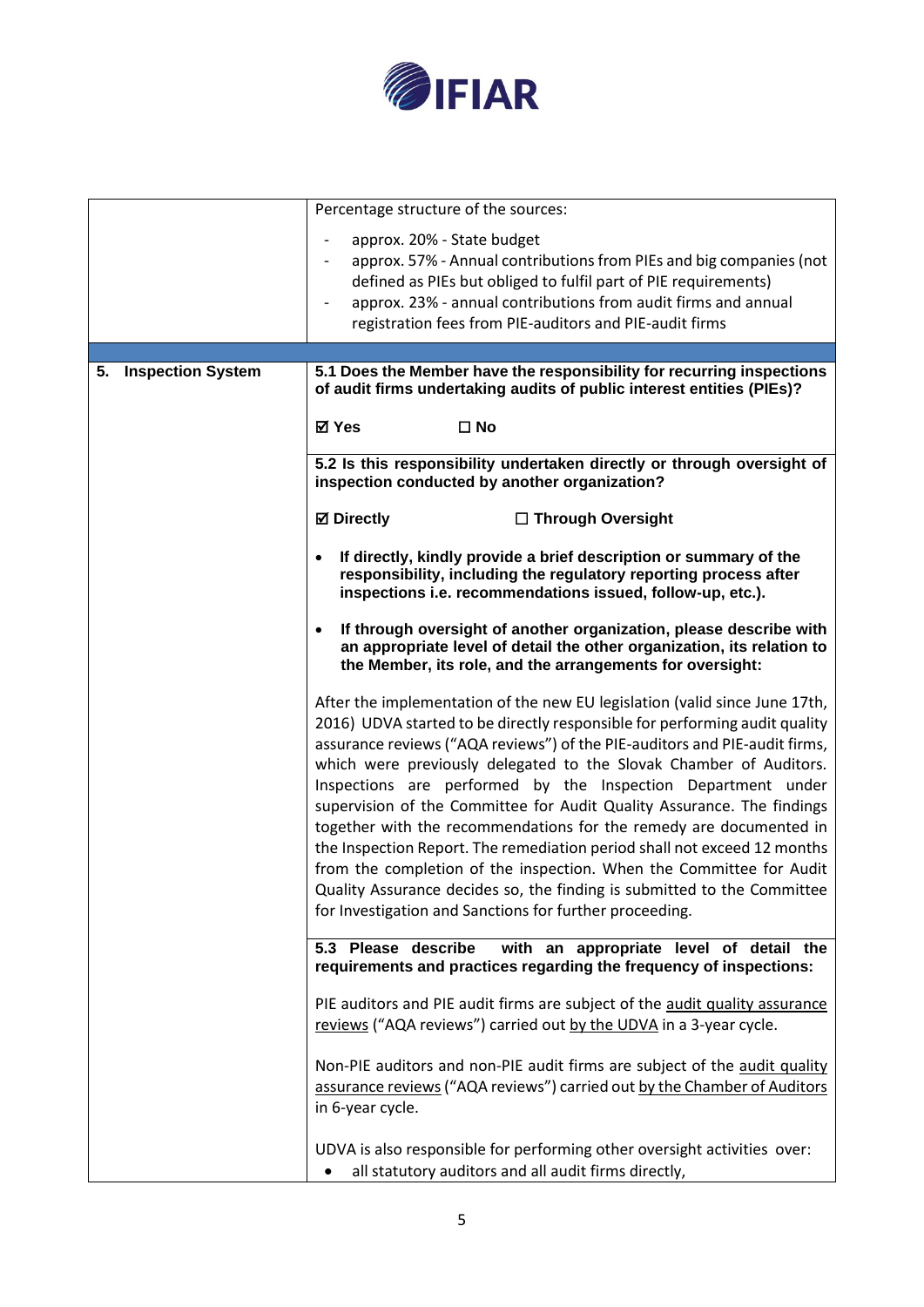

|                                                                                                           | Chamber of Auditors,<br>$\bullet$<br>PIEs and big companies (oversight is limited to functioning of their<br>Audit Committees).<br>There is no exact frequency defined for such other oversight activities over<br>the statutory auditors and audit firms.                       |
|-----------------------------------------------------------------------------------------------------------|----------------------------------------------------------------------------------------------------------------------------------------------------------------------------------------------------------------------------------------------------------------------------------|
| 6. Audit and Financial<br><b>Market</b>                                                                   | 6.1 Provide the number of audit firms subject to inspections. Include<br>an indication of the number of public interest audits (PIEs) and other<br>audits that fall under the Member's oversight or mandate.                                                                     |
|                                                                                                           | 229 audit firms with active license in Slovakia (as of January 1, 2022):<br>of which: 25 are registered as PIE-audit firms for the calendar year<br>2022                                                                                                                         |
|                                                                                                           | 709 statutory auditors with active license in Slovakia (as of January 1,<br>$2022$ :<br>of which: 5 are registered as the PIE-auditors for the calendar year<br>2022                                                                                                             |
|                                                                                                           | There are 181 public interest entities in Slovakia (as of December 31, 2021)                                                                                                                                                                                                     |
|                                                                                                           | 6.2 What are the sizes and market shares of each of the largest audit<br>firms in the Member's jurisdiction?                                                                                                                                                                     |
|                                                                                                           | The market share of 4 largest audit firms as the percentage (%) of the total<br>number of PIE-audits in 2020 (approximately 219 audits carried out in<br>2020, including audits of the consolidated financial statements):<br>KPMG - 27 %; PwC - 16 %; Deloitte - 7 %; E&Y - 5 % |
|                                                                                                           | We also have preliminary data for 2021 (based on registration of PIE<br>audits):<br>KPMG - 27 %; PwC - 18 %; E&Y - 7 %; Deloitte - 6 %                                                                                                                                           |
|                                                                                                           | The market share of 4 largest audit firms as the percentage (%) of the total<br>revenues from statutory audit of PIEs in 2020:                                                                                                                                                   |
|                                                                                                           | KPMG - 32 %; PwC - 27 %; E&Y - 17 %; Deloitte - 14 %<br>Data of market share for the year 2021 are not available yet.                                                                                                                                                            |
|                                                                                                           |                                                                                                                                                                                                                                                                                  |
| <b>Main Other</b><br>7.<br><b>Responsibilities of the</b><br>Member within the area<br>of Audit Oversight | 7.1 Please indicate whether the Member has responsibility for tasks<br>other than Inspections within the area of Audit Oversight:<br><b>Ø Registration/Licensing</b><br>□ Audit and/or Ethics Standard Setting<br>☑ Permanent Education of Auditors                              |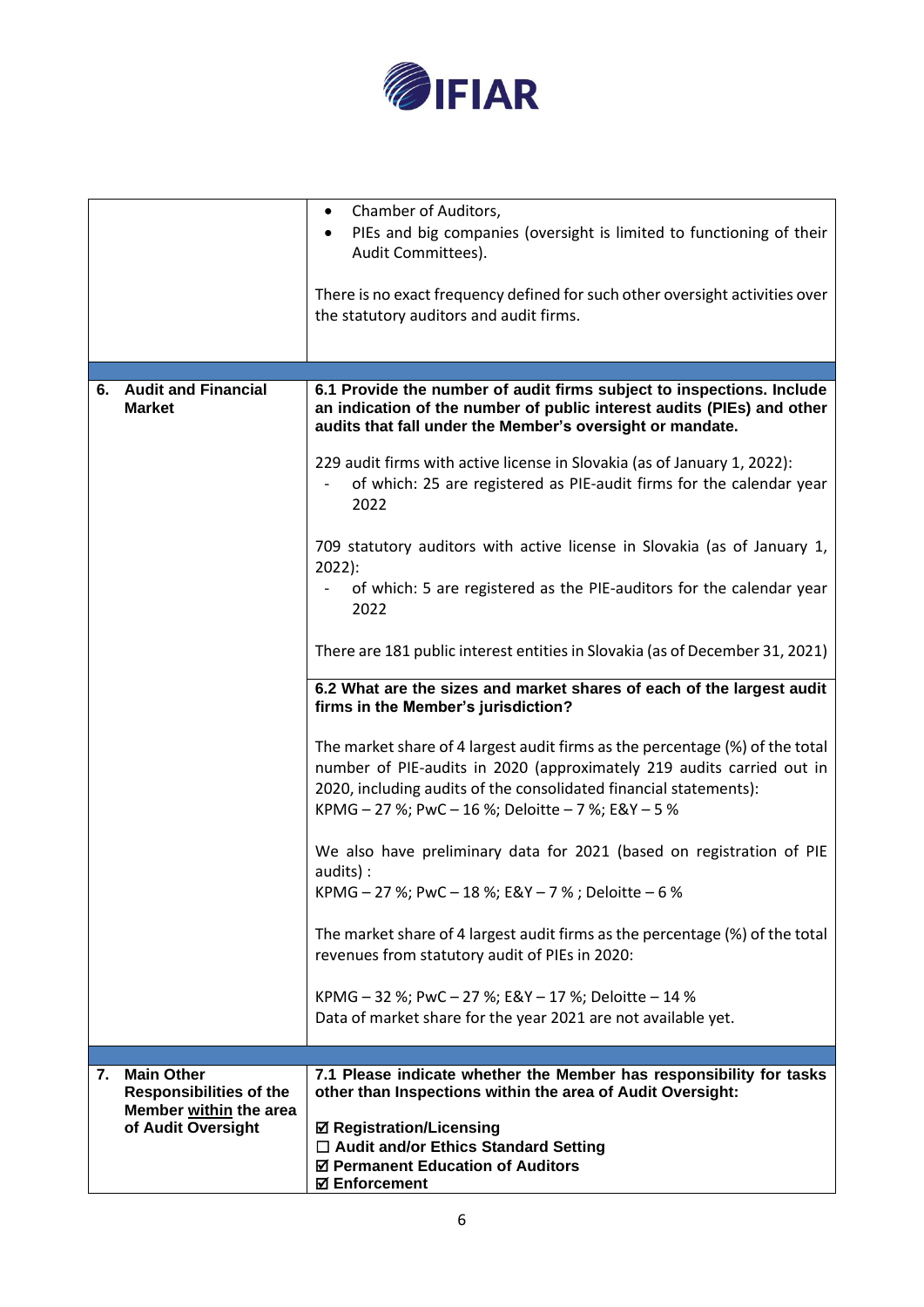

| <b>Ø Other: Auditors' examination</b>                                                                                                                                                                                                                                                                                                           |
|-------------------------------------------------------------------------------------------------------------------------------------------------------------------------------------------------------------------------------------------------------------------------------------------------------------------------------------------------|
| Note: see section 7.3.                                                                                                                                                                                                                                                                                                                          |
| 7.2 If the Member has the responsibility for Registration/Licensing,<br>please indicate whether this responsibility is undertaken directly or<br>through oversight of Registration/Licensing conducted by another<br>organization?                                                                                                              |
| <b>⊠</b> Directly<br>□ Through Oversight                                                                                                                                                                                                                                                                                                        |
| If directly, please describe the responsibility with an appropriate<br>level of detail.                                                                                                                                                                                                                                                         |
| If through oversight, please indicate the name of the other<br>organization and its composition (i.e. whether practitioners from<br>the audit profession are involved in decision-making). Also give a<br>description of the powers of the other organization and procedure<br>applied, as well as the role of the Member in these procedures.  |
| The UDVA is directly responsible for:                                                                                                                                                                                                                                                                                                           |
| organizing the auditors' examinations;                                                                                                                                                                                                                                                                                                          |
| issuing certificates;                                                                                                                                                                                                                                                                                                                           |
| issuing / suspending / withdrawing licenses;                                                                                                                                                                                                                                                                                                    |
| registering statutory auditors and audit firms in the relevant list;                                                                                                                                                                                                                                                                            |
| keeping the list of statutory auditors and the list of audit firms.                                                                                                                                                                                                                                                                             |
| 7.3 If the Member has the responsibility for Audit and/or Ethics<br>Standard Setting, please indicate whether this responsibility is<br>undertaken directly or through oversight of Audit and/or Ethics<br><b>Standard Setting conducted by another organization?</b>                                                                           |
| $\square$ Directly<br>$\Box$ Through Oversight                                                                                                                                                                                                                                                                                                  |
| If directly, please describe the responsibility with an appropriate<br>level of detail.                                                                                                                                                                                                                                                         |
| If through oversight, please indicate the name of the other<br>organization and its composition (i.e. whether practitioners from<br>the audit profession are involved in decision-making). Also give a<br>description of the powers of the other organization and procedures<br>applied, as well as the role of the Member in these procedures. |
| According to the Act 423/2015 Coll. the UDVA participates in the creation,<br>updating and adoption of international auditing standards and the<br>Auditor's Code of Ethics through the competent authorities of the<br>European Union.                                                                                                         |
| The UDVA has no special responsibility for Standard setting.                                                                                                                                                                                                                                                                                    |
| International auditing standards issued by the IFAC (IAASB) are                                                                                                                                                                                                                                                                                 |
| used/required in the Slovak Republic by law.                                                                                                                                                                                                                                                                                                    |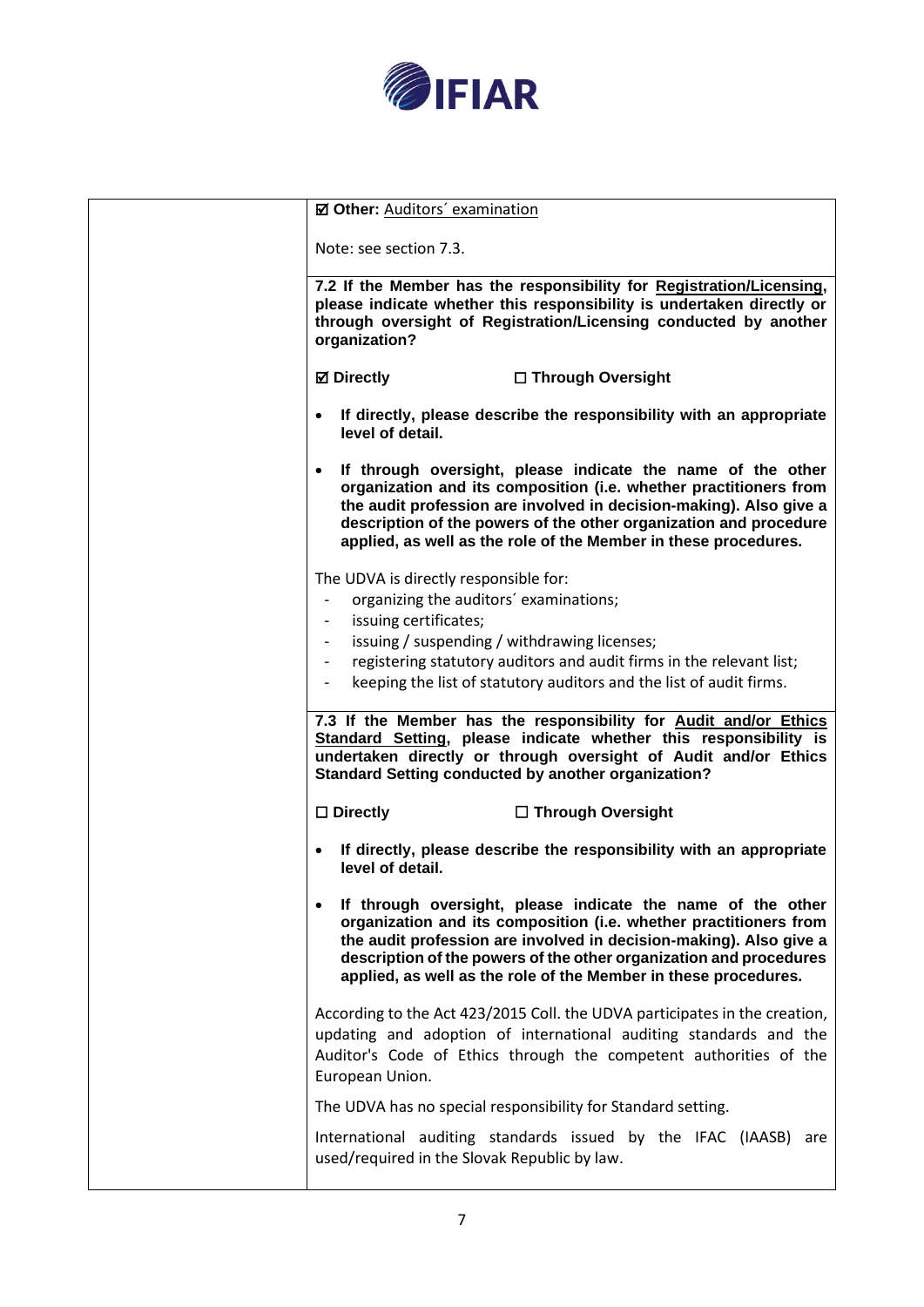

| The Code of Ethics issued by the Slovak Chamber of Auditors which is in                                                                                                                                                                                                                                                                                       |
|---------------------------------------------------------------------------------------------------------------------------------------------------------------------------------------------------------------------------------------------------------------------------------------------------------------------------------------------------------------|
| compliance with the Code of Ethics issued by the IFAC (IESBA) is<br>used/required in the Slovak Republic by law.                                                                                                                                                                                                                                              |
|                                                                                                                                                                                                                                                                                                                                                               |
| UDVA shall provide for Audit/Ethics standards accessibility by users in the                                                                                                                                                                                                                                                                                   |
| Slovak Republic in the Slovak language. The translation into the Slovak                                                                                                                                                                                                                                                                                       |
| language is provided by the Slovak Chamber of Auditors.                                                                                                                                                                                                                                                                                                       |
| 7.4 If the Member has the responsibility for Permanent Education of                                                                                                                                                                                                                                                                                           |
| Auditors, please indicate whether this responsibility is undertaken<br>directly or through oversight of Permanent Education of Auditors<br>conducted by another organization?                                                                                                                                                                                 |
| $\square$ Directly<br><b>Ø Through Oversight</b>                                                                                                                                                                                                                                                                                                              |
| If directly, please describe the responsibility with an appropriate<br>level of detail.                                                                                                                                                                                                                                                                       |
| If through oversight, please indicate the name of the other<br>organization and its composition (i.e. whether practitioners from<br>the audit profession are involved in decision-making). Also give a<br>description of the powers of the other organization and procedures<br>applied, as well as the role of the Member in these procedures.               |
| The Slovak Chamber of Auditors prepares the principles of permanent                                                                                                                                                                                                                                                                                           |
| education of a statutory auditor, including the criteria and the method of                                                                                                                                                                                                                                                                                    |
| assessment. The principles of permanent education of a statutory auditor                                                                                                                                                                                                                                                                                      |
| are approved by the UDVA. Permanent education shall be provided for by<br>the Slovak Chamber of Auditors or by statutory auditors, audit firms,                                                                                                                                                                                                               |
| European auditors, audit firms from other Member States, third-country                                                                                                                                                                                                                                                                                        |
| auditors, or third-country audit firms.                                                                                                                                                                                                                                                                                                                       |
| UDVA performs the oversight of permanent education as part of wider                                                                                                                                                                                                                                                                                           |
| oversight over the Slovak Chamber of Auditors.                                                                                                                                                                                                                                                                                                                |
| 7.5 If the Member has the responsibility for <b>Enforcement</b> , please<br>indicate whether this responsibility is undertaken directly or through<br>referral to other organization(s)?                                                                                                                                                                      |
| <b>⊠</b> Directly<br>□ Through Referral                                                                                                                                                                                                                                                                                                                       |
| If directly, kindly provide a brief description or summary of the<br>enforcement responsibility, the procedure and process involved,<br>including the regulatory reporting process that led to disciplinary<br>action.                                                                                                                                        |
| If through referral, please indicate the name of the other<br>organization and its composition (i.e. whether practitioners from<br>the audit profession are involved in decision-making). Also give a<br>description of the enforcement powers of the other organization<br>and procedures applied, as well as the role of the Member in these<br>procedures. |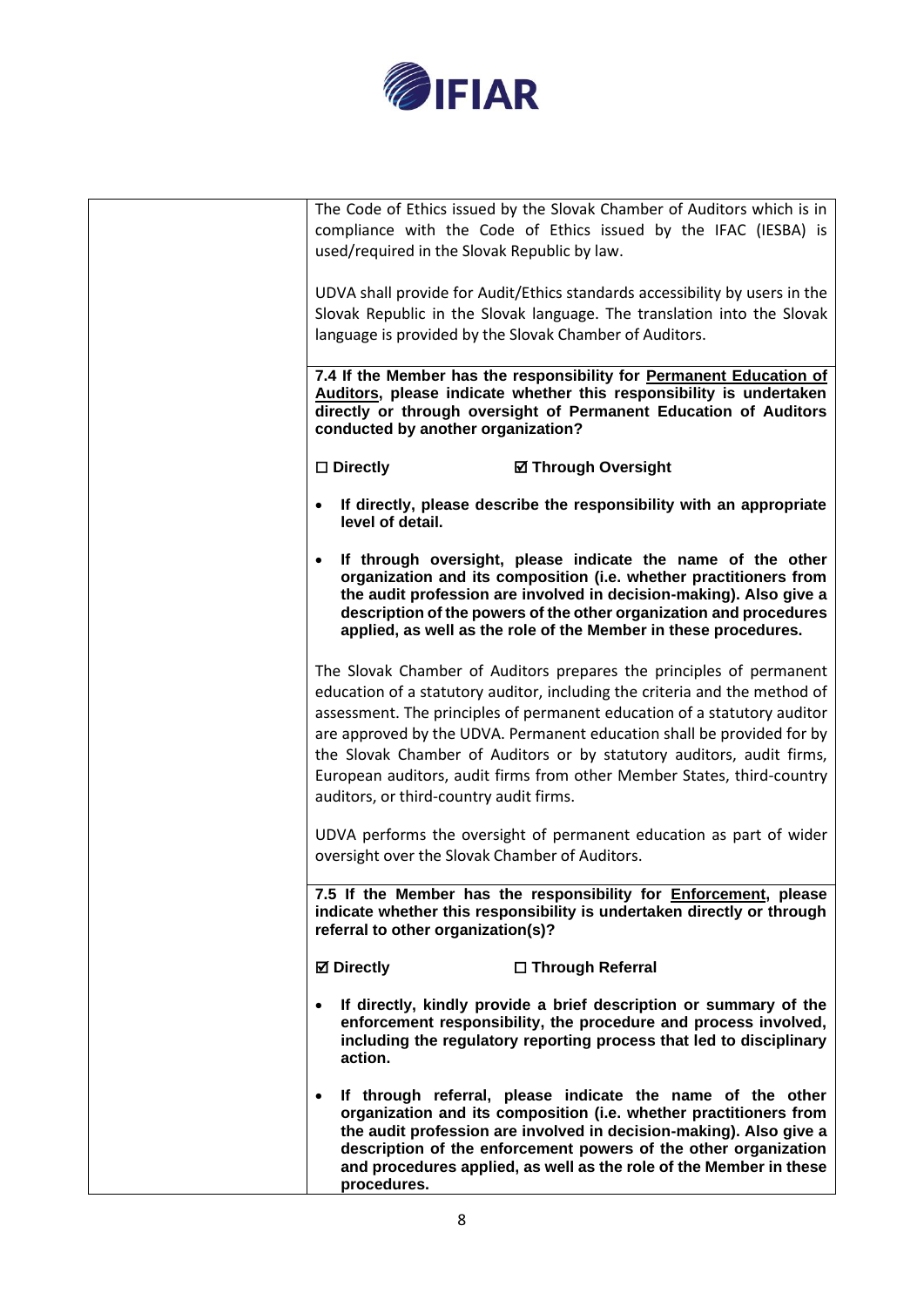

|    |                                                                                                      | Our Authority has a separate Enforcement Committee, members of which<br>are appointed by the Board, based on proposal of the Ministry of Finance<br>and the National Bank of Slovakia. The Enforcement Committee has 7 non-<br>practicing members where the chairman has to be a lawyer and other<br>members must have either accounting/audit or legal background. All<br>members have at least 5 years of practical experience including at least 2<br>years in either managerial or academic position. |
|----|------------------------------------------------------------------------------------------------------|-----------------------------------------------------------------------------------------------------------------------------------------------------------------------------------------------------------------------------------------------------------------------------------------------------------------------------------------------------------------------------------------------------------------------------------------------------------------------------------------------------------|
|    |                                                                                                      | 7.6 If the Member has the responsibility for other tasks within the area<br>of Audit Oversight, please describe with an appropriate level of detail:                                                                                                                                                                                                                                                                                                                                                      |
|    |                                                                                                      | The UDVA's Examination Committee prepares and organizes the process<br>of examination of professional competence.                                                                                                                                                                                                                                                                                                                                                                                         |
|    |                                                                                                      | The Chairman and other members of the UDVA's Examination Committee<br>are appointed and dismissed by the UDVA's Board. The UDVA's<br>Examination Committee shall consist of statutory auditors and other<br>experts in theory and practice nominated by the Slovak Chamber of<br>Auditors, the UDVA, or the Ministry of Finance.                                                                                                                                                                          |
|    |                                                                                                      | The examination rules are laid down by the Ministry of Finance of the<br>Slovak Republic by means of a Measure. The Ministry shall promulgate the<br>Measure by announcing its publication in the Collection of Laws of the<br>Slovak Republic.                                                                                                                                                                                                                                                           |
|    |                                                                                                      |                                                                                                                                                                                                                                                                                                                                                                                                                                                                                                           |
| 8. | <b>Main Other</b><br><b>Responsibilities of the</b><br>Member outside the<br>area of Audit Oversight | 8.1 Please describe with an appropriate level of detail whether the<br>Member has responsibility for tasks outside the area of audit oversight<br>such as Supervision of Financial Reporting or Securities Regulation:                                                                                                                                                                                                                                                                                    |
|    |                                                                                                      | The UDVA is a legal entity entrusted, in the area of public administration,<br>with the performance of oversight and fulfilment of other tasks according<br>to the Act 423/2015 Coll. on Statutory audit.                                                                                                                                                                                                                                                                                                 |
|    |                                                                                                      |                                                                                                                                                                                                                                                                                                                                                                                                                                                                                                           |